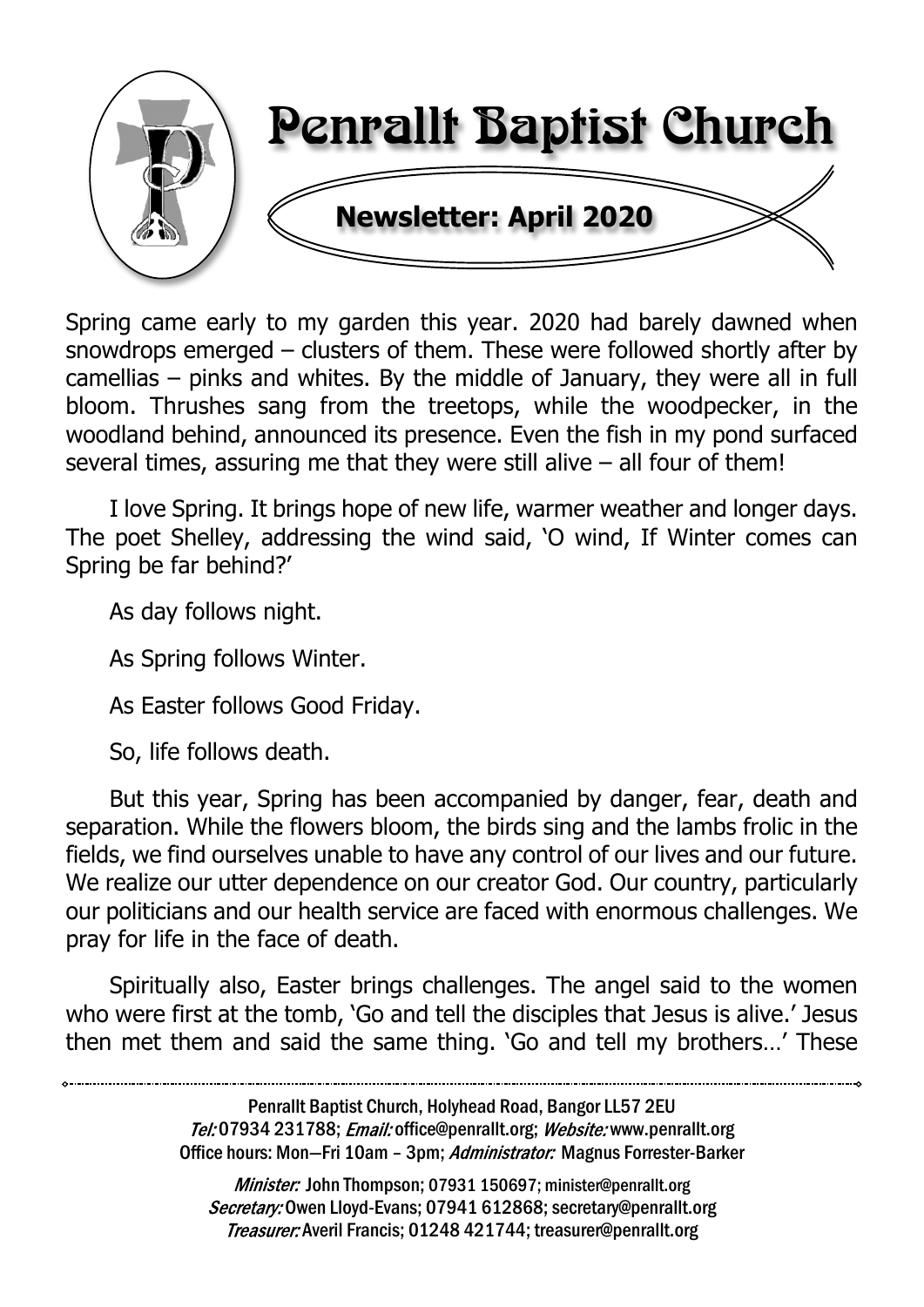were the first words of the risen Christ. Jesus' last words before his ascension were the same. 'Go and tell all people…' GO is such a positive, impelling word. When I was young, I was involved a lot in athletics. At the starting line, the word, 'Go' produced an immediate response.

Physically now, we cannot go. With the fear of the spread of the Corona virus, we've been told to stay. So, in our present way of life, we also have the challenges of new ways of communication. But, in one sense, this has never been so easy.

We can spend our time looking inwards, regretting failures and our inability to be 'perfect' as we stumble over doctrine; but we are here to be missionaries – people with a mission – looking outwards and spreading the Good News.

Jesus also, of course, invites us to 'COME', to come to Him when we are burdened and bearing heavy loads. His promise following his 'GO', was, 'I will be with you always even to the end of the age.' For us individually, and as a church:

The Message of Good Friday, in the face of death is 'Come, Trust and Worship!'

The Message of Easter which will follow is, 'Go in peace and proclaim the Good News!'

Joan Beer

#### Minister

We are pleased to announce that the church members agreed by a large majority at our meeting on Sunday 15<sup>th</sup> March to call our moderator, Rev. John Thompson to be our minister and he has accepted the call. The appointment is with immediate effect, although John is also still the minister at Llanelwy Community Church for the next 3 months and will then continue in a reduced capacity supporting them in their search for their next minister. John will also continue in his role as Church Life Minister for the North Wales Churches in NWBA. He can now be reached by email to minister@penrallt.org as well as by phone on 07931 150697. Please note that Saturday is still John's regular day off, as when he was our moderator, so please do not contact him on Saturdays except in case of emergency.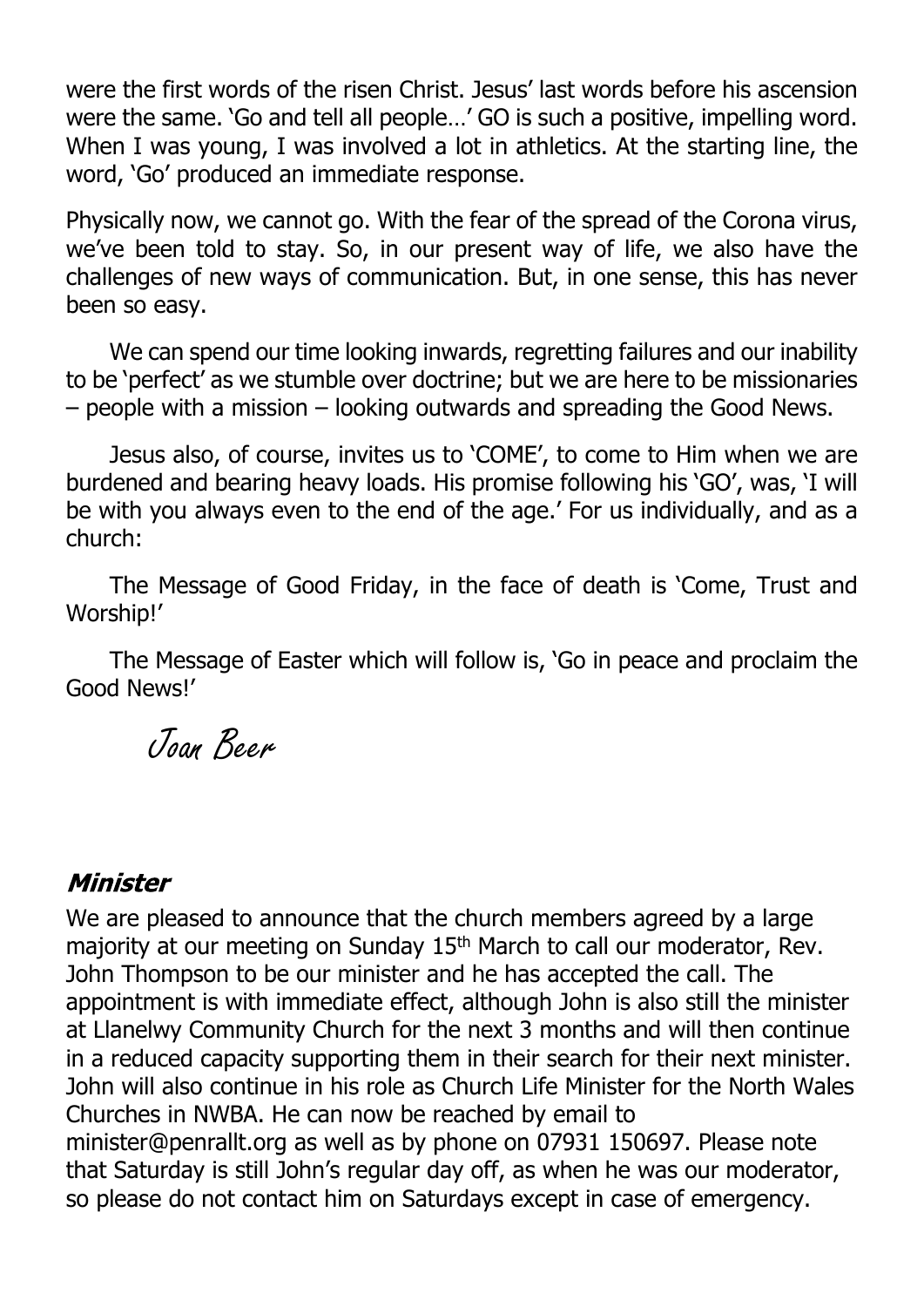# **Services This Month**

As we are currently unable to meet physically we are holding online services. The structure may change but at present these are in the form of web pages with a mixture of videos and text. The pages will be available at [www.penrallt.org/services/](https://www.penrallt.org/services/index.php) and while the services can be followed at any time we recommend doing them at 10:30am on the Sunday morning if you can, for a greater sense of connection with the rest of the congregation.

We used Zoom for a post-service chat after our service on 29<sup>th</sup> March and intend to continue doing so week by week. Starting on 5<sup>th</sup> April, we also plan to run the Zoom chat during the service itself on the Sunday morning so that those who wish to do so can participate together. A link to join the chat for each service will be found on the page for that service.

**5th April (Palm Sunday):** Our preacher will be Arwel Jones from Capel Caersalem (Caernarfon), speaking on the question "Is Christianity just a crutch for weak people?"(Luke 5:27-32).

**12th April (Easter Sunday):** The preacher will be our former minister, Peter Cousins, on "The Truth Above All Truths" (John 20:1-21).

**19th April:** The preacher will be James Goodman, one of our deacons, and the subject "*Learning to pray the Jesus way*" (Luke 11:1-13).

**26th April (Communion):** The preacher will be our new minister, John Thompson, speaking on "Jesus: Risen and Present" (Luke 24:13-35). The service will include communion (bring your own bread & wine!)

# **Evening services and Prayer broadcasts**

If you are missing an evening service, you are very welcome to use the Llanelwy Community Church service at [llcc.org.uk](https://llcc.org.uk) where John Thompson preached on 29th March using the theme of isolation and will be taking the services on Palm Sunday and Easter Sunday too.

The Baptist Union of Great Britain are producing a series of prayer broadcasts, which are available live at 7pm on Sunday and Wednesday evenings from [https://baptist.org.uk/Groups/338268/Prayer\\_broadcasts.aspx](https://baptist.org.uk/Groups/338268/Prayer_broadcasts.aspx) (recordings of the broadcasts are available there afterwards too).

# **Children's Birthdays in April**

 $11<sup>th</sup>$ : Sam Adams  $14<sup>th</sup>$ : Isabelle Capper  $25<sup>th</sup>$ : Logan Griffiths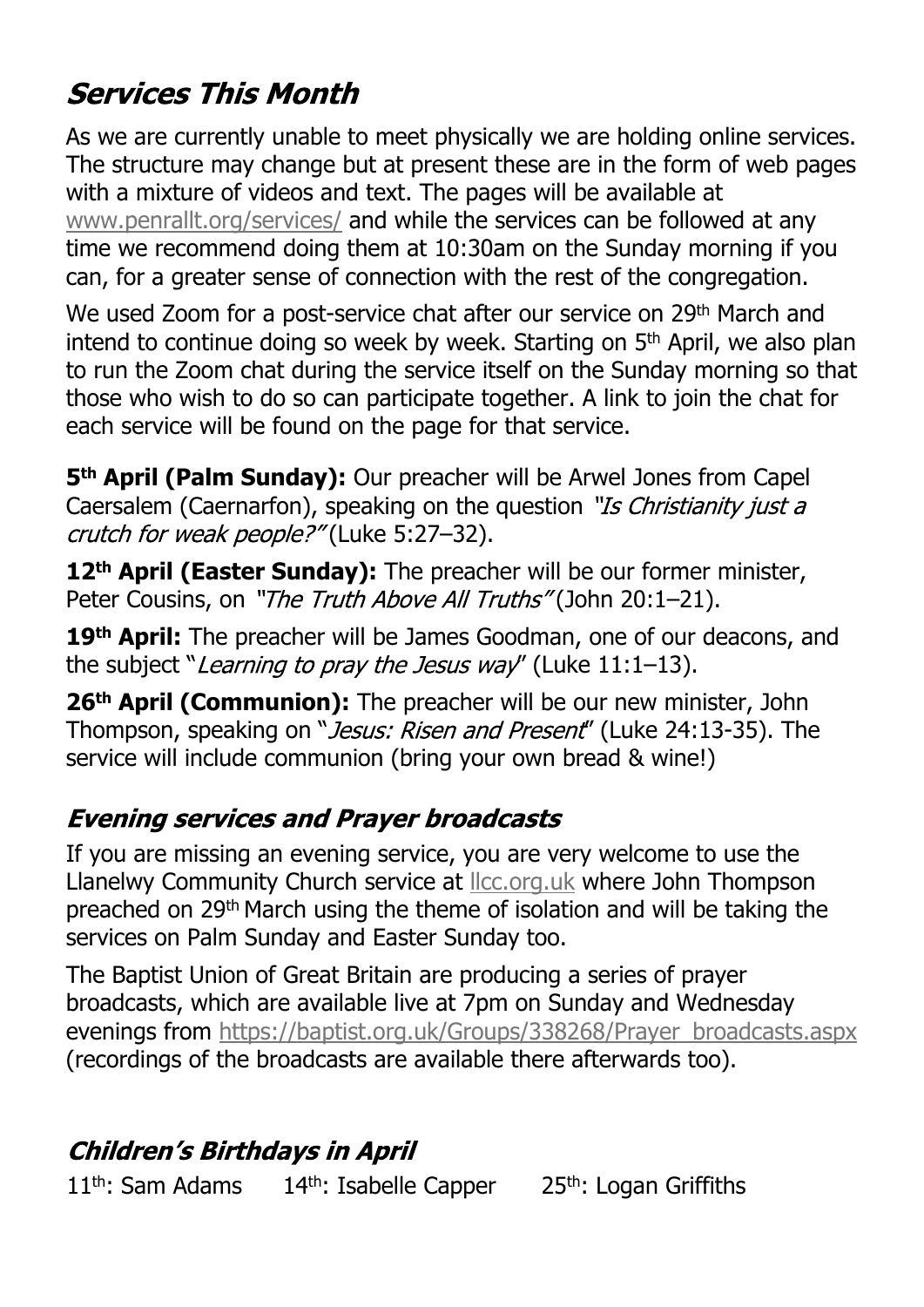# **◊ Church Office**

Magnus, the church administrator, is now working from home. He can be reached by email to office@penrallt.org as usual. There is also now an office mobile phone number (07934 231788) that will be active during the office hours 10am – 3pm, Monday to Friday (NB the voicemail on this phone won't be regularly checked so please send an email or text message or try again later if you can't get through).

# **◊ Giving**

We quite understand that financial difficulties may impact your ability to give to the work of the church at this time. Please do not place yourself under additional financial strain. However, if you normally give to the weekly cash offering and would like to explore other ways of giving to the work at Penrallt, please speak to Averil, our Treasurer, who will be able to advise (treasurer@penrallt.org).

### **◊ Hardship Fund**

The church has a small fund overseen by the minister to help people in need. With the current lockdown and living in an area whose economy is dependent on tourism some of our members may suddenly find themselves in financial difficulty. If that is you or someone you know, do tell Sarah Jackson (sarah.jackson.home@gmail.com) or John Thompson (minister@penrallt.org) in confidence. And if you are in a position to add to the hardship fund, please speak to Averil Francis (treasurer@penrallt.org).

#### **◊ Midweek Prayer Meetings**

Following a successful small-scale trial at the end of March, we are intending to run a short weekly prayer meeting via Zoom at **noon on Wednesdays**. To join the meeting visit <https://us04web.zoom.us/j/607843025>(this link will also be circulated on the prayer diary and Facebook prayer group; note that the link will only be active while the meetings are running).

# **◊ Pastoral Contact**

We are working hard to get in touch with each member of the congregation on a semi-regular basis, but are open to the fact that we are missing people. As this is all happening so quickly it is more than likely that we are missing people. If we have missed you can you prod us by emailing the office (office@penrallt.org) and that will be passed on to those who are coordinating. Forgive us if we have missed you, we are learning as we go.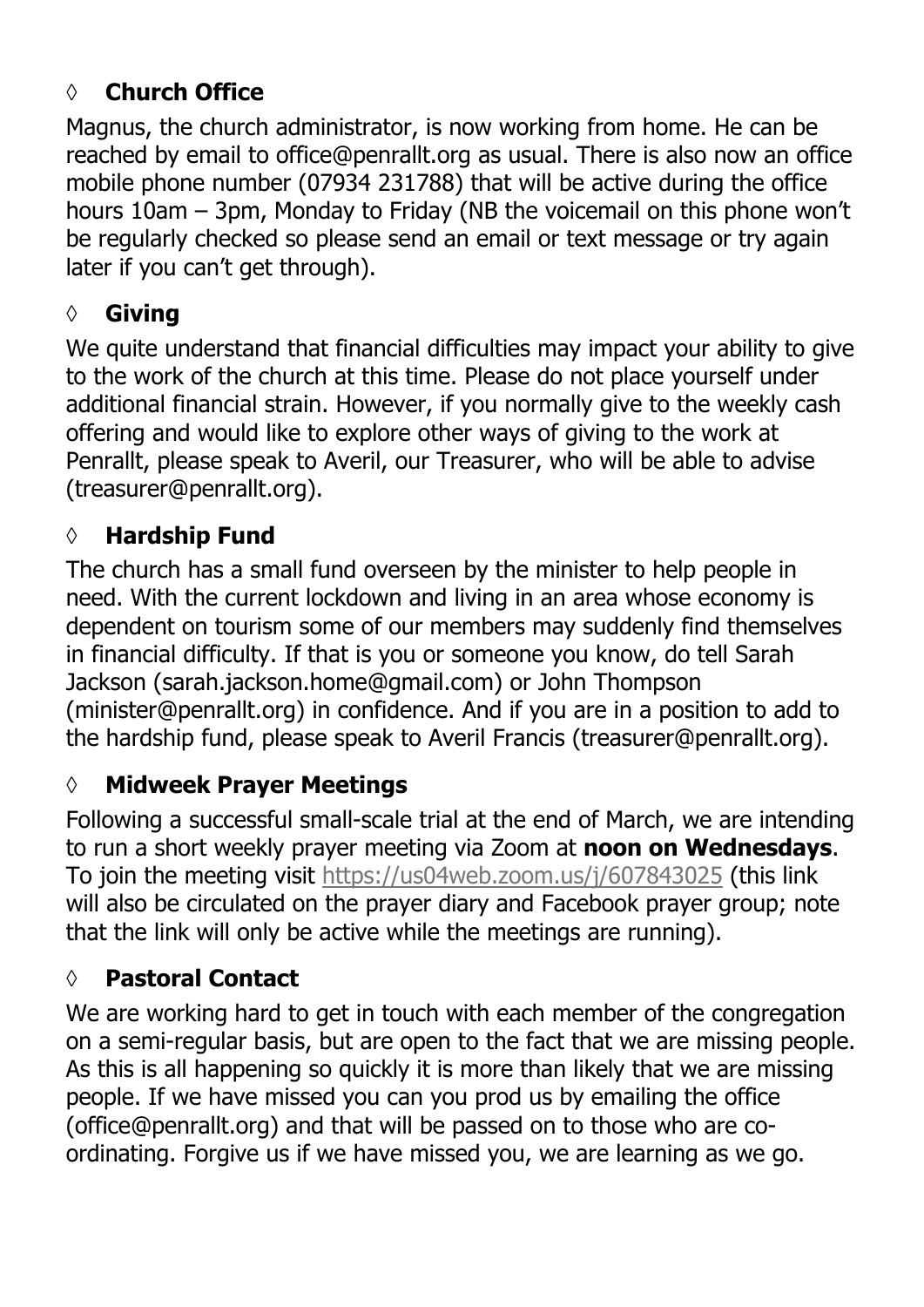### **◊ Pastoral Help**

If you have issues of concern about your own or someone else's welfare, please contact a member of the Pastoral Care team: Adrienne Ferrada; Magnus Forrester-Barker (07890 109645); Gwen Hicks (353648); Geoff Moore (410582); John Thompson (07931 150697).

#### **◊ Pray for Penrallt Every Day**

We believe in prayer and encourage people to pray. You can send prayer requests, thanksgivings and testimonies to our electronic diary via office@penrallt.org – email this address, too, to request to receive the prayer diary, which is emailed out every week (usually on Monday afternoon). For more immediate and interactive sharing of prayers, search on Facebook for *Penrallt Prayer Point* and send a request to join our group.

#### A message from John Thompson

This is a short note to say thank you to the members at Penrallt for appointing me as Minister. Also, to say thank you to the members and the wider congregation and the wider community of Penrallt too for the many encouragements and welcomes that both I and Lisa have received. I consider it a privilege and I look forward to working with all of you increasingly as my involvement gradually grows over the next 3 months or so. I am inspired by the opening of Colossians, and I hope and pray that we also will be known for our faith in Christ Jesus, our love for one another, and our love for all God's people. I also pray that the gospel will grow and bear fruit to the glory of God in Bangor, in the surrounding towns and villages where the Penrallt congregation and community live out their daily lives, and beyond throughout the 'whole world' where Penrallt has influence in outreach, mission, evangelism and proclamation. (Col. 1v3–6).

#### **Church Secretary**

From this month, Neil will be handing on the role of Church Secretary to Owen. Neil will be undergoing treatment at hospital over the coming months so it is important that we begin this transition now. We will remember Neil in our prayers. As the current minister of Penrallt it is my privilege to thank Neil for serving God and the Church in the role of Church Secretary. Thank you Neil for all your hard work and faithful service over the last 3 years and particularly over the last year and through the additional demands which come when a Church is in pastoral vacancy. We are delighted that Owen is willing to take on this role. Please pray for Owen and offer him your support.

Blessings,

John